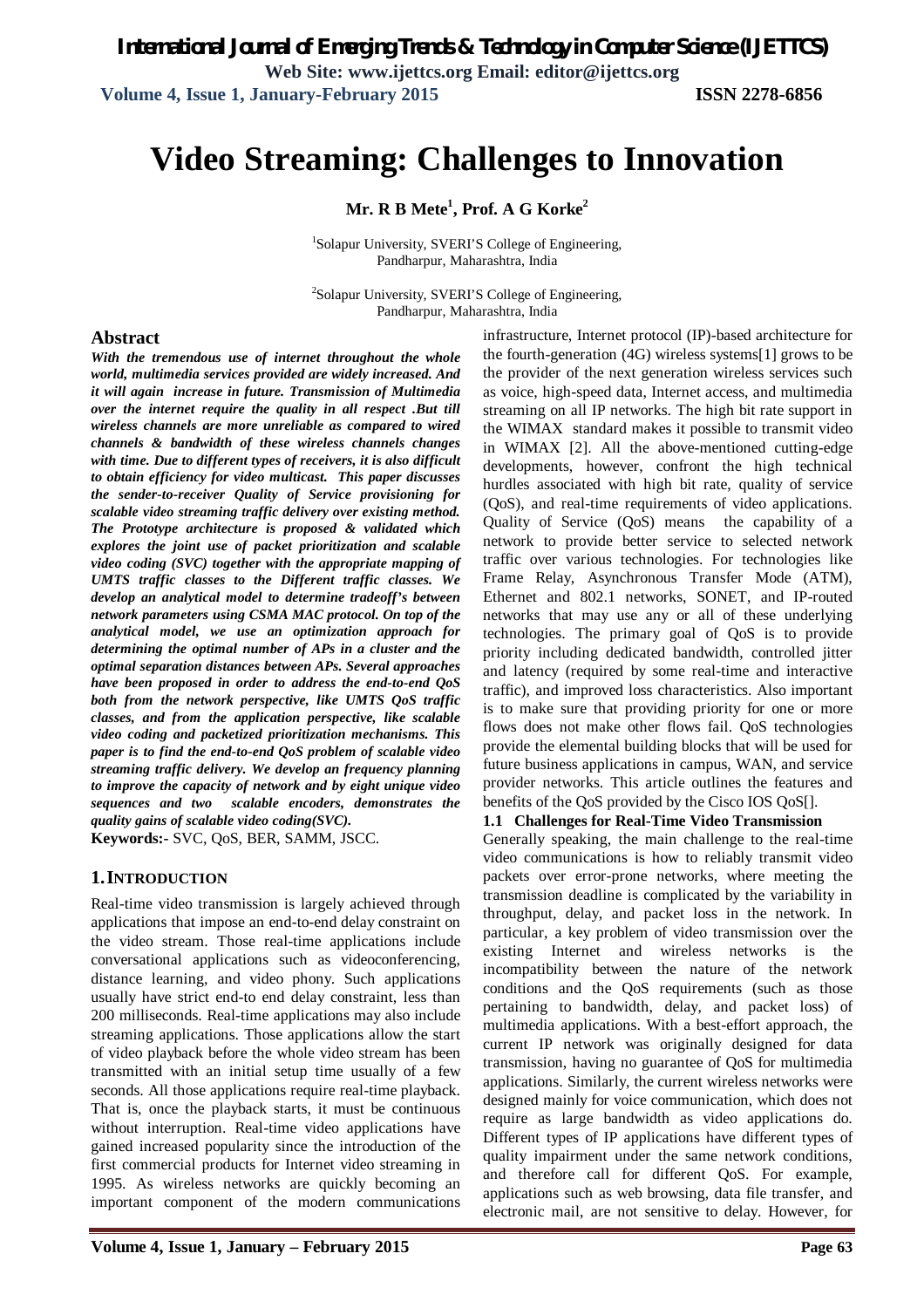## **Volume 4, Issue 1, January-February 2015 ISSN 2278-6856**

the deployment of multimedia applications with video stream, which is more sensitive to delay but more tolerant to packet loss, the lack of QoS guarantees in today's Internet and wireless networks introduces huge complications. Specifically, several technological challenges need to be addressed in designing a highquality video transmission system. First, to achieve acceptable delivery quality, transmission of a real-time video stream typically has a minimum bandwidth requirement. However, the current Internet does not provide bandwidth reservation to meet the bandwidth requirement. At the same time, compared to wired links, wireless channels are much noisier due to fading, multipath, and shadowing effects, which result in a much higher bit error rate (BER) and consequently an even lower throughput. Second, in the Internet, a packet can be lost due to congestion caused by buffer overflow and excessive delay. In wireless networks, a packet with unrecoverable bit errors is usually discarded at the linklayer according to the current standards. This difficulty is not as severe for traditional IP applications such as data transfer and email, where reliable transmission can always be achieved through retransmission, as it is for real-time video applications, where retransmission-based techniques may not be available due to the tight delay constraints. Third, the network resources are limited and may vary with time and space. Network resources include transmission bandwidth, buffers in the routers and switches, buffers at the sender or the receiver end, computation capability for encoding, decoding and transcoding, transmission cost in networks with pricing charge enabled, transmission power in wireless communications, delay, etc. Some constraints on resource, such as buffer size, computation speed, and display precision at the user end, but other constraints in that they aim to make the system stable or to treat other users in the communication system fairly. One example of a soft constraint at hand is the TCP-friendly protocol used to perform congestion control for media delivery applications, where the source bit rate is constrained so that all kinds of traffics can fairly share the network resources.

#### **1.2 Existing System**

In our existing system, proposed the Joint source-channel coding, Similar to error resilient source coding. In general, JSCC is accomplished by designing the quantize and entropy coder for given channel. For image and video signals, JSCC focuses on the optimal bit allocation between source coding and channel coding ,given channel loss characteristics. JSCC is studied for wavelet image transmission over the Internet, where the source and channel coding bits are allocated to minimize the expected end-to-end distortion. In JSCC for Internet scalable video is studied, where error resilient source coding and FEC are jointly considered[3]. The similar problem of scalable video transmission is also over bit-based channels. We take ARQ into account for non-scalable video. Real-time video applications, such as videoconferencing, video phony and on-demand video streaming, have gained

increased popularity. However, a key problem of video transmission over the existing Internet and wireless networks is the incompatibility between the nature of the network conditions and the QoS (Qualify of Service) requirements (such as those in bandwidth, delay, and packet loss) of real-time video applications. Cross-layer design is a natural approach to deal with the incompatibility problem. This approach aims to efficiently perform cross-layer resource allocation (such as bandwidth, transmission energy, and buffers) by increasing the communication efficiency of multiple network layers.

### **Demerits:**

1)Video quality reduced.

2)Video streaming time is increased.

#### **1.3 Literature Survey**

Optimal rate allocation for scalable video multicast over Wi-MAX, by Hsin-Yu Chi, Chia-Wen Lin and Yung-Chang Chen[4] has been proposed a new wireless broadband standard, which is capable of delivering very high data rate and covering wide area. The above said paper propose a Genetic Algorithm (GA) to reduce computational complexity when finding optimal modulation. The proposed method achieves lowest average distortion and the reduced computational complexity. According to the size of video layer, SS distribution, and available symbols; our method adaptively changes the modulations of each video layer in each group of picture (GOP) time. To ensure each receiver could receive all data of BL, we choose the minimum one of the modulation groups whose SS number is not zero in a multicast session. As a result, the PER of BL for receiver should be made zero. After allocating the available symbols to the data of BL, the remaining symbols are allocated to ELs according to the order of layer index. Furthermore, we assume the given number of available symbols must be larger than the symbols required for sending the BL data. In our GA-based algorithm, we use the Roulette wheel selection algorithm to perform fitnessproportional selection according to the fitness value of the chromosomes. The requirement is that the fittest individuals have a greater chance of survival than weaker ones. Besides, we use the one-cut-point crossover method to obtain offspring with a crossover rate. Based on the mutation rate, some portion of genes will be changed. To ensure that the high fitness chromosome is not lost from generation to generation, the best chromosome is copied into the new generation.

**1.4 A Cross-Layer Design for Scalable Mobile Video**

This paper presents SoftCast, a clean-slate design for mobile video[5]. This paper aims to improve the robustness and scalability of mobile video. The paper presents SoftCast, a cross-layer design of mobile video that both compresses the video and protect it from errors and losses. SoftCast adopts an integrated design for video and PHY layer coding, making the whole network stack act as a linear transform. The lack of scalability and robustness in today's mobile video stems from the existing design of the network stack. Specifically, mobile video is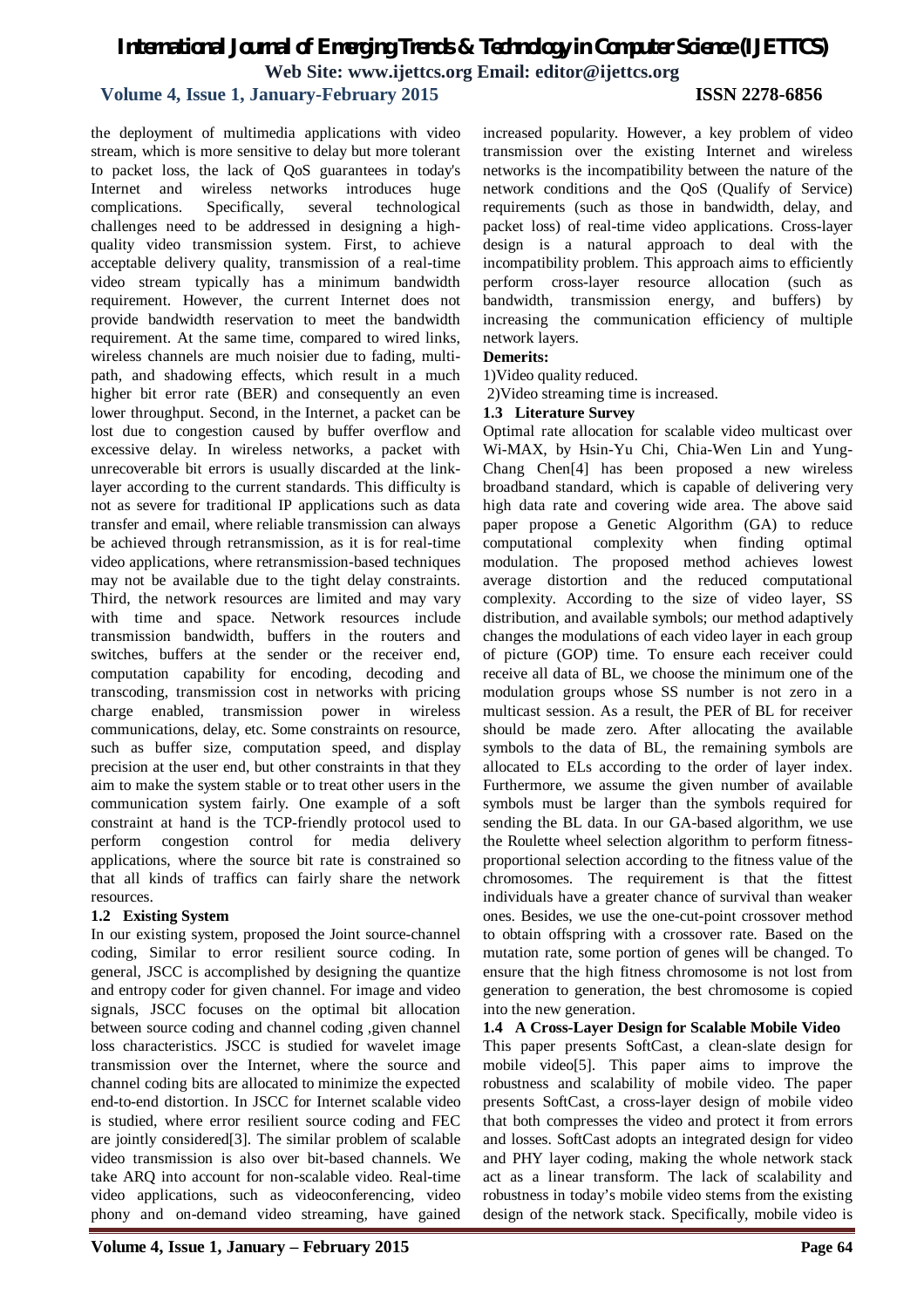# *International Journal of Emerging Trends & Technology in Computer Science (IJETTCS)*

**Web Site: www.ijettcs.org Email: editor@ijettcs.org** 

## **Volume 4, Issue 1, January-February 2015 ISSN 2278-6856**

impacted by two layers in the stack: the application video codec, which compresses the video, and the physical layer, which protects the video from channel errors and losses. This paper aims to improve the robustness and scalability of mobile video. SoftCast starts with a video that is represented as a sequence of numbers, with each number representing a pixel luminance. It then performs a sequence of transformations to obtain the final signal samples that are transmitted on the channel. The crucial property of SoftCast is that each transformation is linear[5]. This ensures that the signal samples transmitted on the channel are linearly related to the original pixel values. Therefore, increasing channel noise progressively perturbs the transmitted bits in proportion to their significance to the video application; high-quality channels perturb only the least significant bits while lowquality channels still preserve the most significant bits. Thus, each receiver decodes the received signal into a video whose quality is proportional to the quality of its specific instantaneous channel.

### **1.5 Layered Resource Allocation for Video Broadcasts over Wireless Networks**

This paper aims to combine adaptive modulation and coding with layered video coding to improve the quality of video services to users experiencing different radio conditions[6]. This paper proposes an optimal radio resource allocation algorithm which maximizes a general performance metric for a video session in polynomial time. In this paper, optimal allocation algorithm runs in polynomial time, making it suitable for practical video services, and maximizes a general utility function. Also an alternative formulation of utility can be adapted to meet different circumstances. In this paper, a new layered resource allocation is proposed which fully utilizes the AMC and layered coding facilities in broadcast standards. With Adapting a generalized performance metric to accommodate various quality measures, we will describe an algorithm which maximizes the quality of each video session, while guaranteeing a maximum video quality to all users; and this algorithm runs in polynomial time under any given resource budget. We show that a systemwide optimal resource allocation can be obtained with a simple two-step decomposition of allocation that deals with each video session and then with the system as a whole. We also present a sub-optimal system-wide allocation algorithm of reduced computational complexity, which is useful when the distribution of users radio conditions changes frequently. This work extends existing broadcast and multicast services by the introduction of the layered resource allocation, which enables fine-grained control over coverage and video quality when many users are experiencing heterogeneous radio conditions. Our optimal allocation algorithm runs in polynomial time, making it suitable for practical video services, and maximizes a general utility function, so that alternative formulation of utility can be adapted to meet different circumstances.

### **1.6 Source-Adaptive Multilayered Multicast Algorithms for Real-Time Video Distribution**

Multilayered encoding, however, is not sufficient to provide high video quality and high network utilization. Adaptive techniques capable of adjusting the rates of video layers are required to maximize video quality and network utilization. We propose a class of algorithms known as source-adaptive multilayered multicast (SAMM) algorithms. SAMM algorithms exhibit good performance in terms of good put, video quality and scalability while requiring only a minor amount of buffer allocation[7]. This paper also introduces a network architecture defining the source, receiver and network functions necessary to support SAMM algorithms. This architecture includes feedback mergers, which consolidate the contents of feedback packets as they return to the source. Feedback mergers are used to prevent feedback implosion, a scalability problem that occurs as an increasing number of receivers return congestion feedback to a single source. This architecture also requires that routers implement some form of priority packet discarding, to ensure that, in case of congestion, packets from less important video layers are discarded before packets from more important layers. In order to prevent SAMM video flows from negatively impacting the performance of other adaptive flows in the network, routers must also isolate flows based on service class. If this extraneous traffic shares first-infirst-out (FIFO) queues with competing traffic that is adaptive (e.g., TCP flows), then the adaptive flows may experience an unfair degree of discarding or delay within the network. Receiver-driven algorithms do not share this deficiency with sender-driven algorithms, because they send each layer of video in a different flow and allow for the pruning of flows that have no downstream receivers. One way to correct this deficiency of the sender-driven algorithms is to isolate video traffic from other traffic.

## **1.7 An adaptive modulation method for multicast communications of hierarchical data in wireless networks**

This paper propose a new adaptive modulation method for multicast communications. The method separates data into hierarchical layers according to its importance, and transmits the layers of data in the same frame adaptively[8]. The number of slots for each physical layer mode is optimized, and a simple closed form solution is obtained. The relative size of each layer within a frame and the data rates the layers are sent are chosen to maximize the total sum of data rates for a given outage probability. The first criterion is the sum of data rates that are successfully detected at the receiver. The perceived quality of hierarchical multimedia is proportional to the number of successfully received layers by each user. Thus, the sum of data rates can be considered as the sum of perceived quality of the multicast service. The second criterion is the outage probability, which is the probability that a receiver cannot receive the base layer at a required BER. A low outage probability ensures a high availability, which is of particular interest to the service providers. It separates a set of data into several hierarchical layers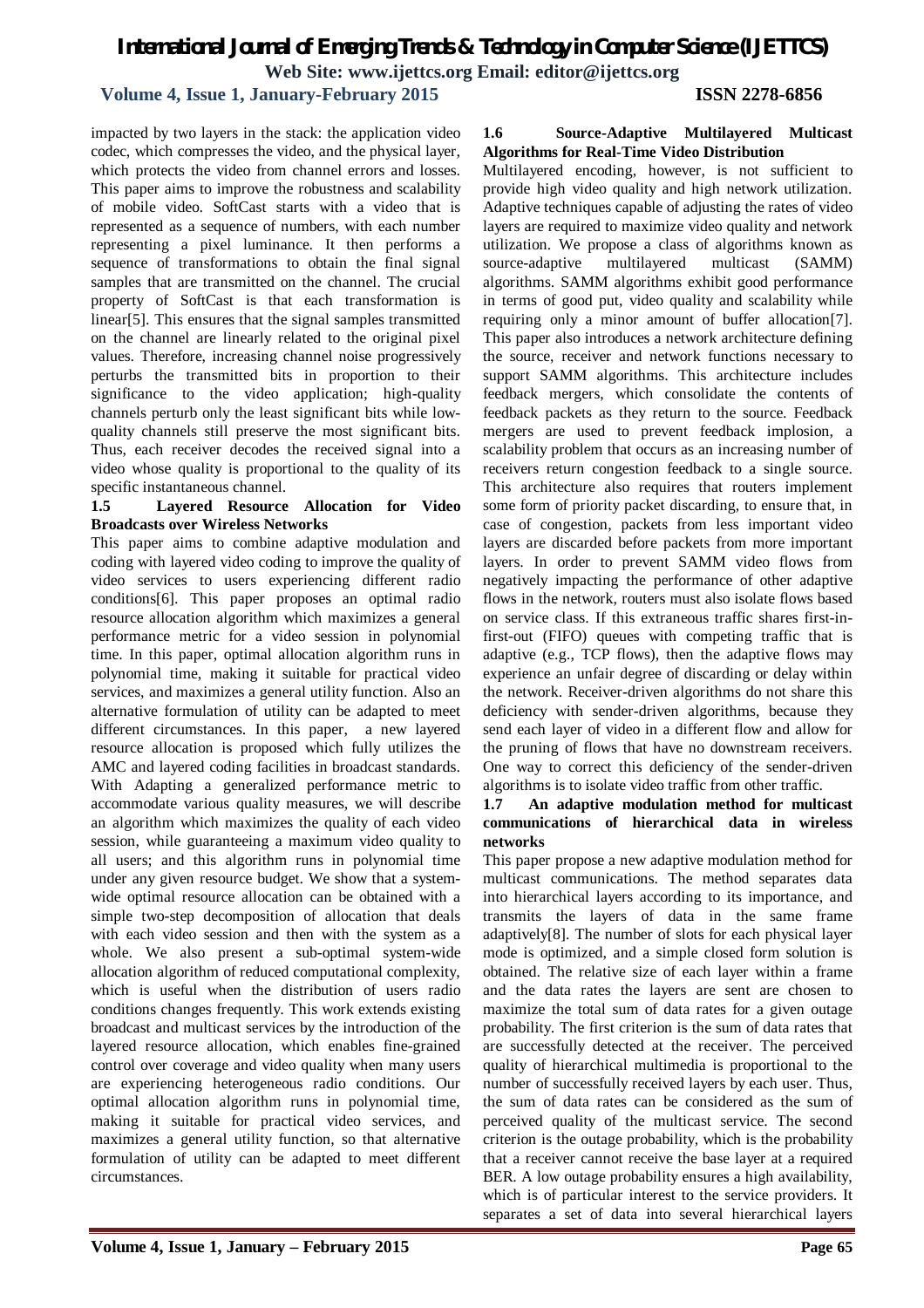## **Volume 4, Issue 1, January-February 2015 ISSN 2278-6856**

according to their importance, and the transmitter sends the layers of data at different data rates, or modes, in each data frame. The base layer that contains the most important information is sent at the lowest data rate while the higher layers are sent at higher rates. The relative size of each layer within a frame and the data rates the layers are sent; are chosen to maximize the total sum of data rates for a given outage probability. We performed simulations for 802.11a wireless LAN, which show that the performance of the proposed method.

## **2.METHODOLOGY**

## **2.1 Cross-Layer Resource Allocation**

We can address the above challenges by enforcing error control, especially through unequal error protection (UEP) for video packets that are usually of different importance. Error control techniques, in general, include error resilient source coding, forward error correction (FEC), retransmission, power control, network QoS support, and error concealment. To maximize the error control efficiency, limited network resources should be optimally allocated to video packets which typically requires crosslayer design. The traditional layered protocol stack, where various protocol layers can only communicate with each other in a restricted manner, has proved to be inefficient and inflexible in adapting to the constantly changing network conditions. For the best end-to-end performance, multiple protocol layers should be jointly designed and should be able to react to the channel conditions in order to make the end-system network-adaptive. In addition, conventional video communication systems have focused on video compression, namely, rate-distortion optimized source coding, without considering other layers. While these algorithms can produce significant improvements in source-coding performance, they are inadequate for video communications over hostile channels. This is because Shannon's separation theorem, that source coding and channel coding can be separately designed without any loss of optimality, does not apply to general time-varying channels, or to systems with a complexity or delay constraint. Therefore, recent video coding research has been focused on the investigation of joint design of endsystem source coding with manipulations in other layers, such as channel coding, power adaptation in wireless networks, and QoS support from the network (e.g., differentiated services networks and integrated services networks). One of the main characteristics of video is that different portions of the bit stream have different importance in their contribution to the quality of the reconstructed video. For example, in an MPEG video bit stream, I (Intra) frames are more important than P (Predictive) and B (Bi-directional predictive) frames. If the bit stream is partitioned into packets, Intra-coded packets are usually more important than Inter-coded packets. If error concealment is used, the packets that are hard to conceal are usually more important than easily concealable ones. In the scalable video bit sstream, the base layer is more important than the enhancement layer.

Therefore, UEP is naturally preferable in video transmission. UEP commonly enables a prioritized protection for video packets through different levels of FEC and/or retransmission. UEP can also be realized through prioritized transmission by techniques based on transmitter power adaptation, channel/path diversity. Thus, in different network infrastructures, we consider different applicable error control components to support UEP. In particular, we jointly consider source coding and

cross layer resource allocation to perform optimal UEP. This Paper is about the end system design for real-time video applications. Such end system design consists of three major components: video codec, rate control or congestion control, and error control. This paper focuses on error control. More specifically, our focus is on the interaction between the video encoder and the underlying layers. Thus the decoder-based techniques, such as postprocessing, joint source-channel decoding, and receiverdriven channel coding are not discussed in this dissertation. With respect to cross-layer design at the sender side, traditionally, there are two approaches to address the challenges described above for video communications. In the networking community, the approach is to develop protocols and mechanisms to adapt the network to the video applications. One example is to modify the mechanisms implemented in the routers/switches to provide QoS support to guarantee bandwidth, bounded delay, delay jitter, and packet loss for video applications. Another example is to use additional components such as an overlay network. The networking community approach is beyond the scope of this paper. In the video community, on the other hand, the approach is to adapt the end system to the network, which is what we employ in this paper. We focus on the end-system design for video communications based on the current, recently proposed, and emerging network protocols and architectures. We assume that the lower layers provide a set of given adaptation components; from the encoder's point of view, these components can be regarded as network resource allocation. Based on the assumption that our encoder can access and specify those resource allocation knobs, the major contribution of this paper is a proposed general resource-distortion optimization framework, which assigns network resources from multiple layers to each video packet according to its level of importance. Depending on different adaptation components, this framework is embodied in the forms of joint source-channel coding, joint source coding and rate adaptation, joint source-channel coding and power adaptation, joint source coding and packet classification etc. Within the framework, error resilient source coding, channel coding, and error concealment are jointly considered. In particular, we study the following problems using the proposed framework: joint source-channel coding (JSCC) for Internet video transmission, joint source-channel coding and power adaptation (JSCCPA) for wireless video transmission, and joint resource allocation and packet classification (JRAPC) for network video transmission. Besides single layer video source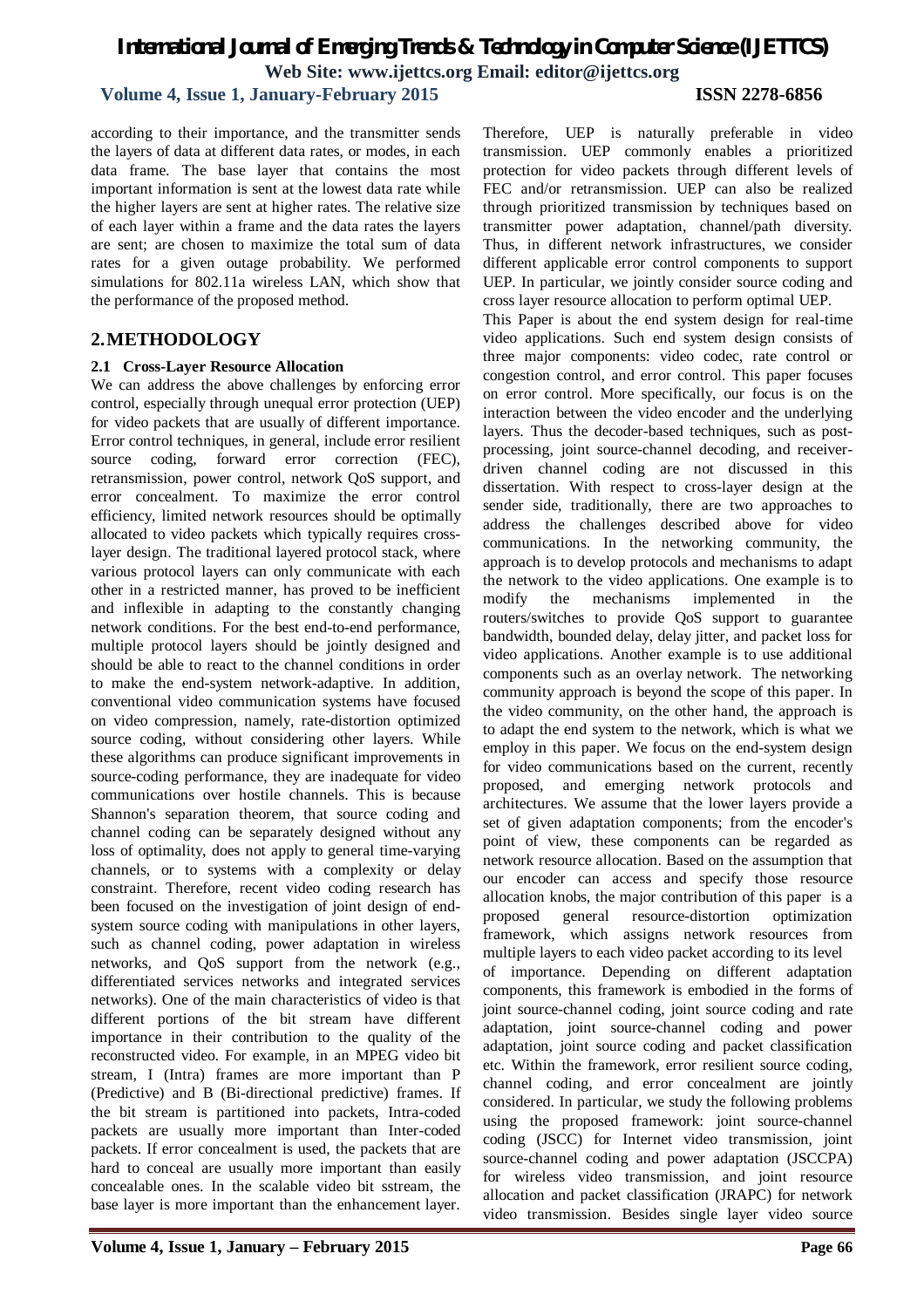## **Volume 4, Issue 1, January-February 2015 ISSN 2278-6856**

coding, we also consider scalable video source coding for further error resilience. In addressing these problems, we propose efficient algorithms for obtaining the optimal solutions. The simulation results, as expected, demonstrate the benefits of joint design of source coding and cross layer resource allocation. The proposed framework proves to be general and flexible. It allows for the comparison of different error control techniques (such as pure FEC, pure retransmission, and hybrid FEC and selective retransmission), and different packetization schemes. For example, in the JSCC work, FEC and application layer retransmission can each achieve an optimal result depending on the packet loss rates and roundtrip-time. But when the two are jointly employed in the proposed hybrid technique, improved results are obtained due to the increased exibility[9]. The framework is also applicable to the emerging network architectures, in which source coding can be jointly designed with packet classification. The proposed framework provides an optimization benchmark against which the performances of other sub7-optimal systems can be evaluated. It also provides a useful tool for assessing the effectiveness of different error control components in practical system design. For example, in the JRAPA study, the simulation results suggest that channel coding and power adaptation each has its effective working region. Thus, in a practical wireless video streaming system, under certain conditions, adjusting only channel coding or power control, but not both, might be adequate to achieve near-optimal results.

#### **2.2 Proposed System**

In proposed methodology to challenges in QoS provisioning for wireless video transport, we use an adaptive framework, which specifically addresses scalable video transport over wireless networks. This proposed method to presents a novel method for QoS provisioning via the use of the average reward reinforcement learning, which can maximize the network revenue subject to several predetermined QoS constraints. The proposed method to investigate the end-to-end QoS provisioning for scalable video streaming technique. Congestion management, queue management, link efficiency, and shaping/policing tools provide QoS within a single network element. Service levels refer to the actual end-toend QoS capabilities, meaning the capability of a network to deliver service needed by specific network traffic from end to end or edge to edge. The services differ in their level of QoS strictness, which describes how tightly the service can be bound by specific bandwidth, delay, jitter, and loss characteristics. **Merits**:

he video quality to be increased and improve the frequency planning to rectify the collision issue for the video processing in the WMN.

o improve the management of QoS.



**Figure 1. Flow Diagram** 

As shown in figure above, Read video block load the video files. Video files are converted into frames at video to frame conversion block. Conversion frame stored in buffer because to avoid data loss & frames convert into packet in transmission coder block. Packets are separated for data transmission. We Transmit the data with the help of WIMAX protocol. Then receiver receives the packets & Rearrange it. Received packets are again stored in buffer at receiver side. The packets are then converted into frames & the frames are converted into video. Finally write the video in receiver system. We used Matlab video processing to develop an application. Matlab provides its own functionality for video & image processing[10].

## **2.2.1 Proposed Modules:**

**Input** 

**Video to frame conversion**

**Adaptive modulation/demodulation**

**Transmitter/receiver**

## **Frame to video conversion**

## **QOS constraints**

**Input** 

a) and the contract of the contract of the contract of the sequence. In this module, analysis of the input video format and file size is done. Some applications create collections of images related by time, such as frames in a movie, or by (spatial location, such as magnetic resonance imaging (MRI) slices). These collections of images are referred to by a variety of names, such as image sequences, image stacks, or videos. The toolbox represents image sequences as four-dimensional arrays, where each separate image is called a frame, all frames are the same size, and the frames are concatenated along the fourth dimension. mmread function will be used for loading and showing the

#### **Video to frame conversion**

b) read the vided information, we are using the read function The loaded video sequence should be converted into frames (i.e. still images) using mmreader function. To which reads the total information about the given video file. It convert multiple number of frames.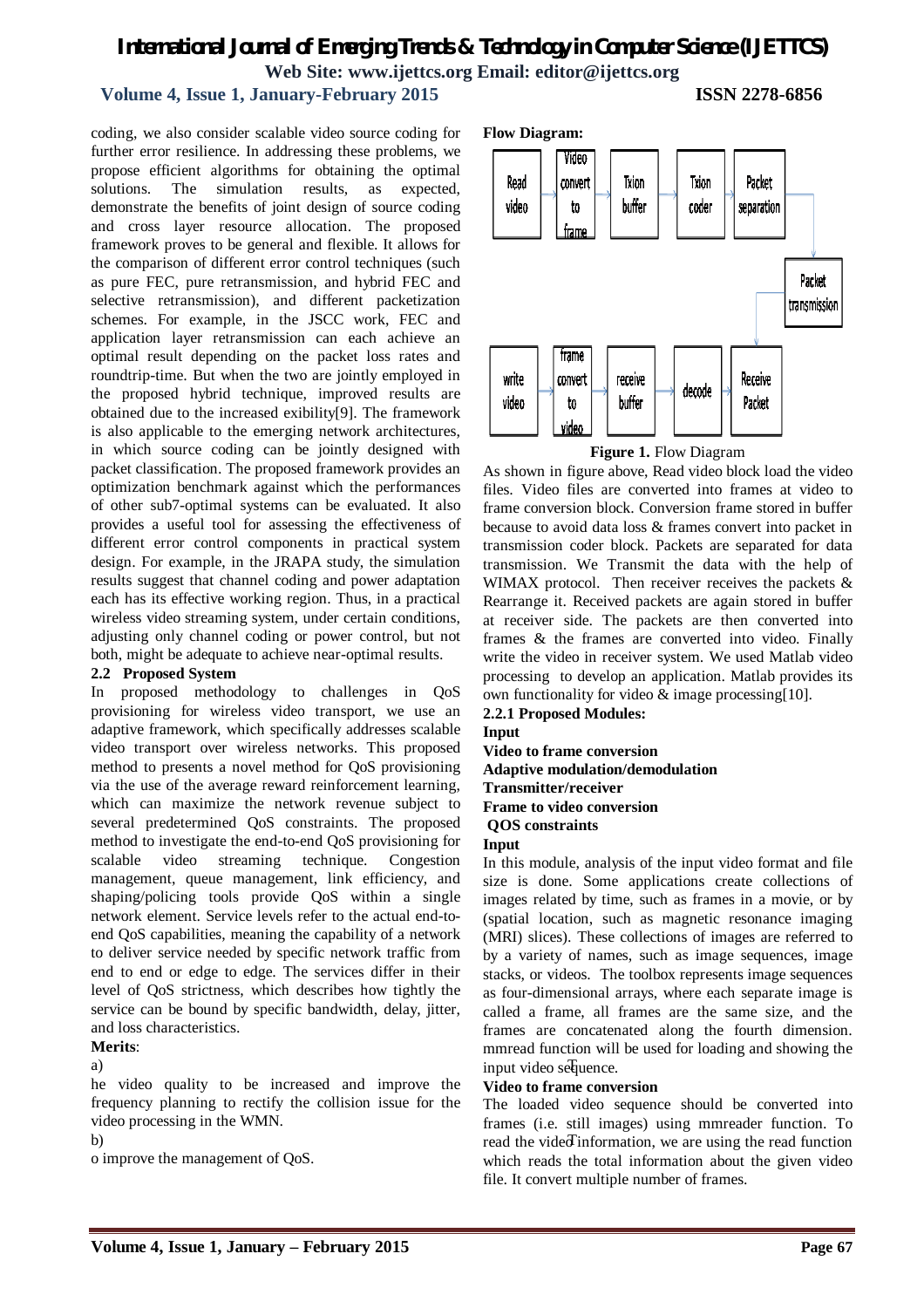**Volume 4, Issue 1, January-February 2015 ISSN 2278-6856**

#### **Adaptive modulation/demodulation**

Group the incoming data bits into codeword's, one for each symbol that will be transmitted. Map the codeword's to attributes, for example amplitudes of the I and Q signals (the equivalent low pass signal), or frequency or phase values. Adapt pulse shaping or some other filtering to limit the bandwidth and form the spectrum of the equivalent low pass signal, typically using digital signal processing. Perform digital to analog conversion (DAC) of the I and Q signals (since today all of the above is normally achieved using digital signal processing, DSP).

Generate a high frequency sine carrier waveform, and perhaps also a cosine quadrature component. Carry out the modulation, for example by multiplying the sine and cosine waveform with the I and Q signals, resulting in the equivalent low pass signal being frequency shifted to the modulated pass band signal or RF signal.

#### **Transmitter/receiver**

This module contain the data transmitter and receiver blocks in wimax.

It required receiver antenna and transmitter antenna.

It transmit the data in analog waveform.

It required the IP address for communication process.

#### **Frames to video conversion**

The loaded image sequence/frames should be converted into video (i.e. still images) using video reader function.

To read the image information, we are using the read function which reads the total information about the given image file. It converts the multiple number of frames into video.

#### **QOS constraints**

Real-time video transmission typically has requirements on quality of service (QoS). However, wireless channels are unreliable and the channel bandwidth varies with time, which may cause severe degradation to video quality. In addition, for video multicast, the heterogeneity of receivers makes it difficult to achieve efficiency and exibility.

### **2.2.2 System Requirement Hardware Requirement(Minimum):**

- Pentium IV  $-2.7$  GHz
- 1GB DDR RAM
- 250Gb Hard Disk

#### **Software Requirement:**

- Operating System : Windows XP or win7
- Tool : Matlab Version : r2013a

### **3.RESULT**

From the above proposed method, we will get a best quality video in following way:



**Figure 2.** Activity Diagram

Input video is converted to frames & then stored in txion buffer in coded format. Coded frame packets are separated & transmitted to client. Client decodes received packets & store in txion buffer. The frames from packet are converted to video & write to client.



#### **Figure 3.** BER Plot of sample

BER plot shows BER vs SNR ratio of final video reached to destination in their respects.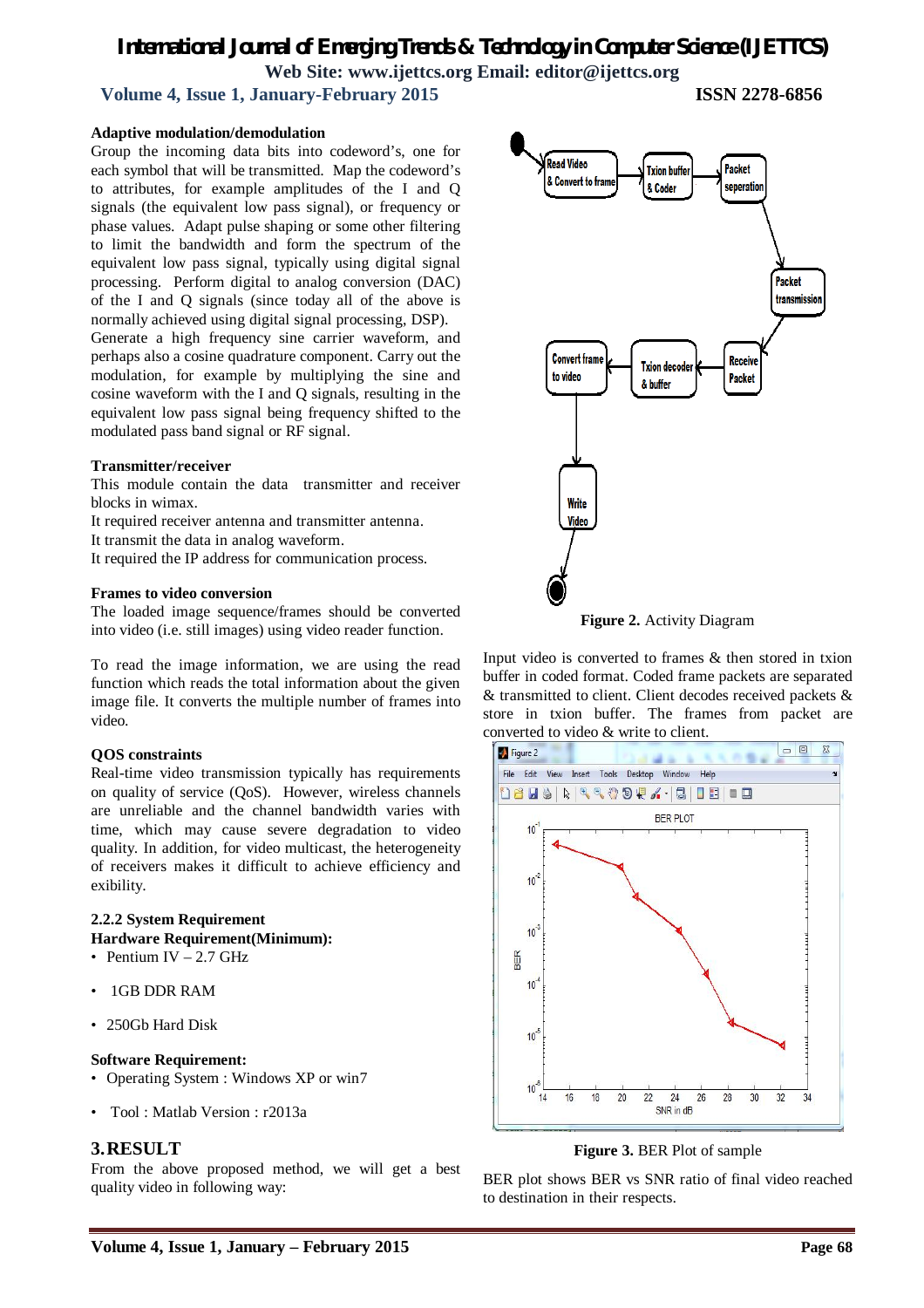**Volume 4, Issue 1, January-February 2015 ISSN 2278-6856**



**Figure 4.** Throughput of sample

Throughput in Mbps with respect to SNR in db. It shows Noise rate present in received video & throughput. Here throughput must be high & noise ratio must be very low. This graph shows us our received video quality.



**Figure 5.** SNR Plot of sample



**Figure 6.** Input Signals of sample This graph is display at sending side/server side. It shows input data signals with respect to time in seconds.





Received signals are signals received at client for video transmission & this graph show signal quality in terms of AMP with respect to time in seconds. If received signals are as same as input/transmitted signals then we can say video is delivered/streamed in best quality. Difference in input signals & received signals is tolerable for real time video streaming. Here we have achieved our best quality of video.

| System1                                                          | $\begin{picture}(180,10) \put(0,0){\line(1,0){10}} \put(10,0){\line(1,0){10}} \put(10,0){\line(1,0){10}} \put(10,0){\line(1,0){10}} \put(10,0){\line(1,0){10}} \put(10,0){\line(1,0){10}} \put(10,0){\line(1,0){10}} \put(10,0){\line(1,0){10}} \put(10,0){\line(1,0){10}} \put(10,0){\line(1,0){10}} \put(10,0){\line(1,0){10}} \put(10,0){\line($ |
|------------------------------------------------------------------|-----------------------------------------------------------------------------------------------------------------------------------------------------------------------------------------------------------------------------------------------------------------------------------------------------------------------------------------------------|
| <b>VIDEO FRAMES</b>                                              | <b>MODULATED SIGNAL</b>                                                                                                                                                                                                                                                                                                                             |
| Frame - 54<br><b>The Company's Company's Company's Company's</b> |                                                                                                                                                                                                                                                                                                                                                     |
|                                                                  | <b>ENTER NO. OF CLIENTS</b>                                                                                                                                                                                                                                                                                                                         |
| CONVERT<br><b>INSERT</b>                                         | CONNECT                                                                                                                                                                                                                                                                                                                                             |

**Figure 8.** Server Side/Sending Side Window of sample This is video sending window. Here video is loaded & converted to frames. The number of frames created are shown with the effect of Convert button. Then we have to connect no. of client to whom we want to connect.



**Figure 9.** Client Side/User Side of sample